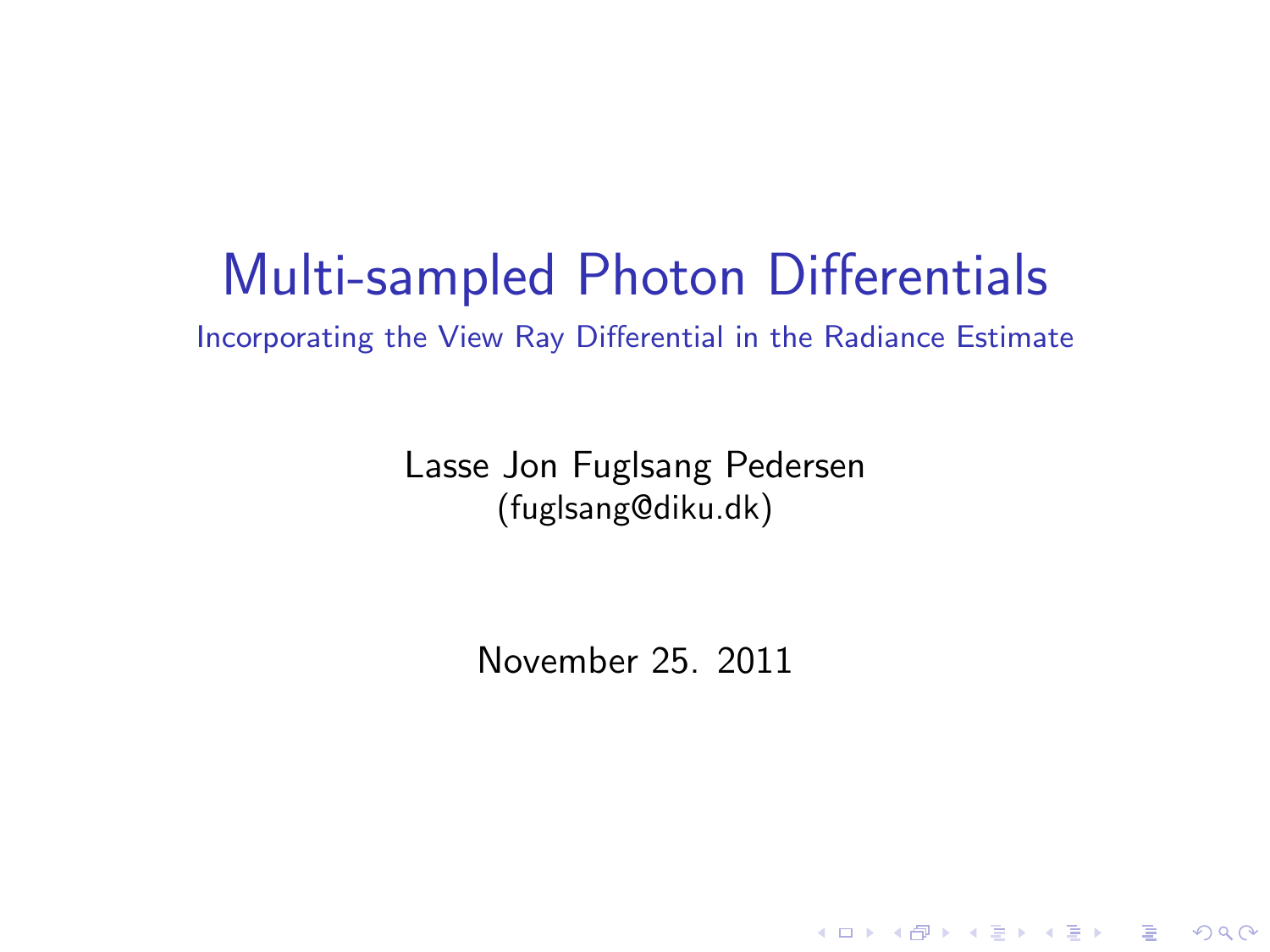### **Outline**

- $\triangleright$  What is photon mapping?
- $\triangleright$  What are photon differentials?
- $\triangleright$  Why consider the view ray differential?
- Introducing two different approaches:
	- $\triangleright$  Coplanar intersection-weighted photon differentials

**KORK STRATER STRAKER** 

- $\triangleright$  Multi-sampled photon differentials
- $\blacktriangleright$  Results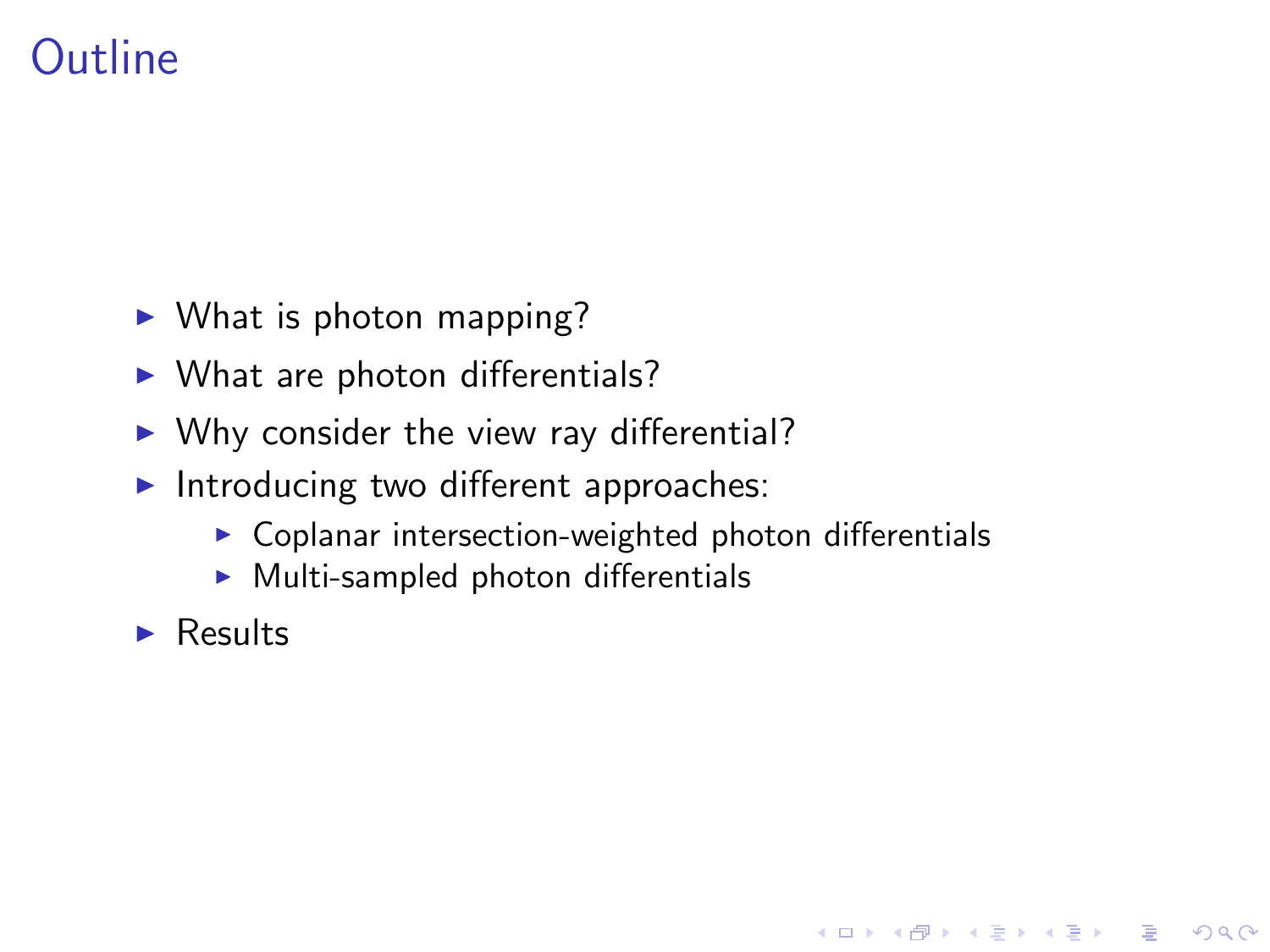## What is photon mapping?

- $\triangleright$  Global illumination algorithm by Henrik Wann Jensen
- $\triangleright$  Solves the rendering equation in discrete form:

$$
L_r(x,\omega) \approx \sum_{p=1}^k f_r(x,\omega_p,\omega) \frac{\Delta \Phi_p(x,\omega_p)}{\Delta A} K(||x_p-x||)
$$

- $\blacktriangleright$  Algorithm is divided into two stages:
	- $\blacktriangleright$  Photon tracing
	- $\blacktriangleright$  Rendering

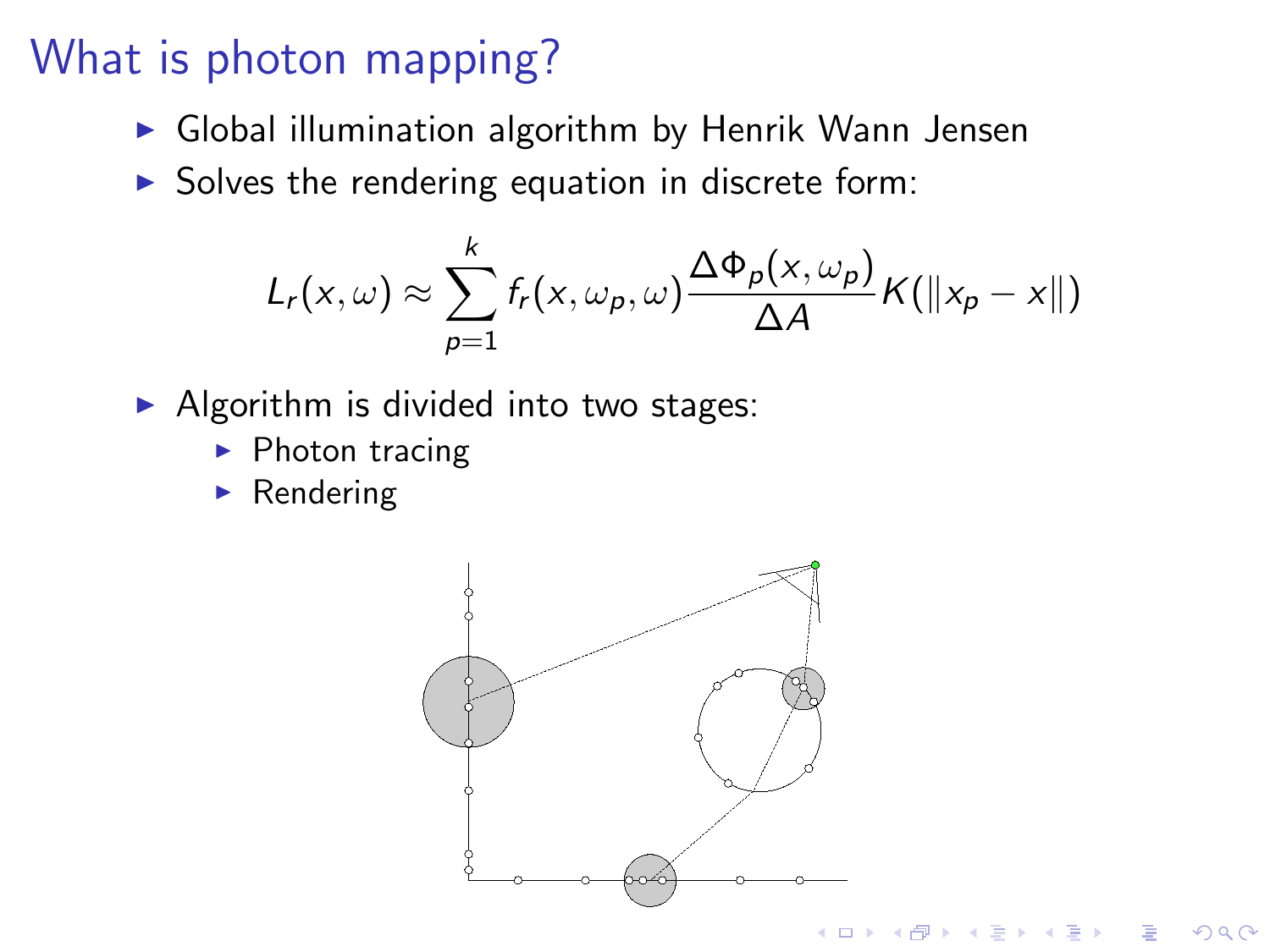# What are photon differentials?  $(1/2)$

- Extension of photon mapping proposed by Schigth et al.
- $\triangleright$  Observation:
	- Finite number of emitted photons  $\rightarrow$  each photon can be regarded as the center of a beam with size and shape
- $\triangleright$  Associates photons with ray differentials  $(dV, dP)$
- $\triangleright$  Differential position vectors approximate footprint of beam on intersecting surfaces



**KORK STRAIN A BAR SHOP**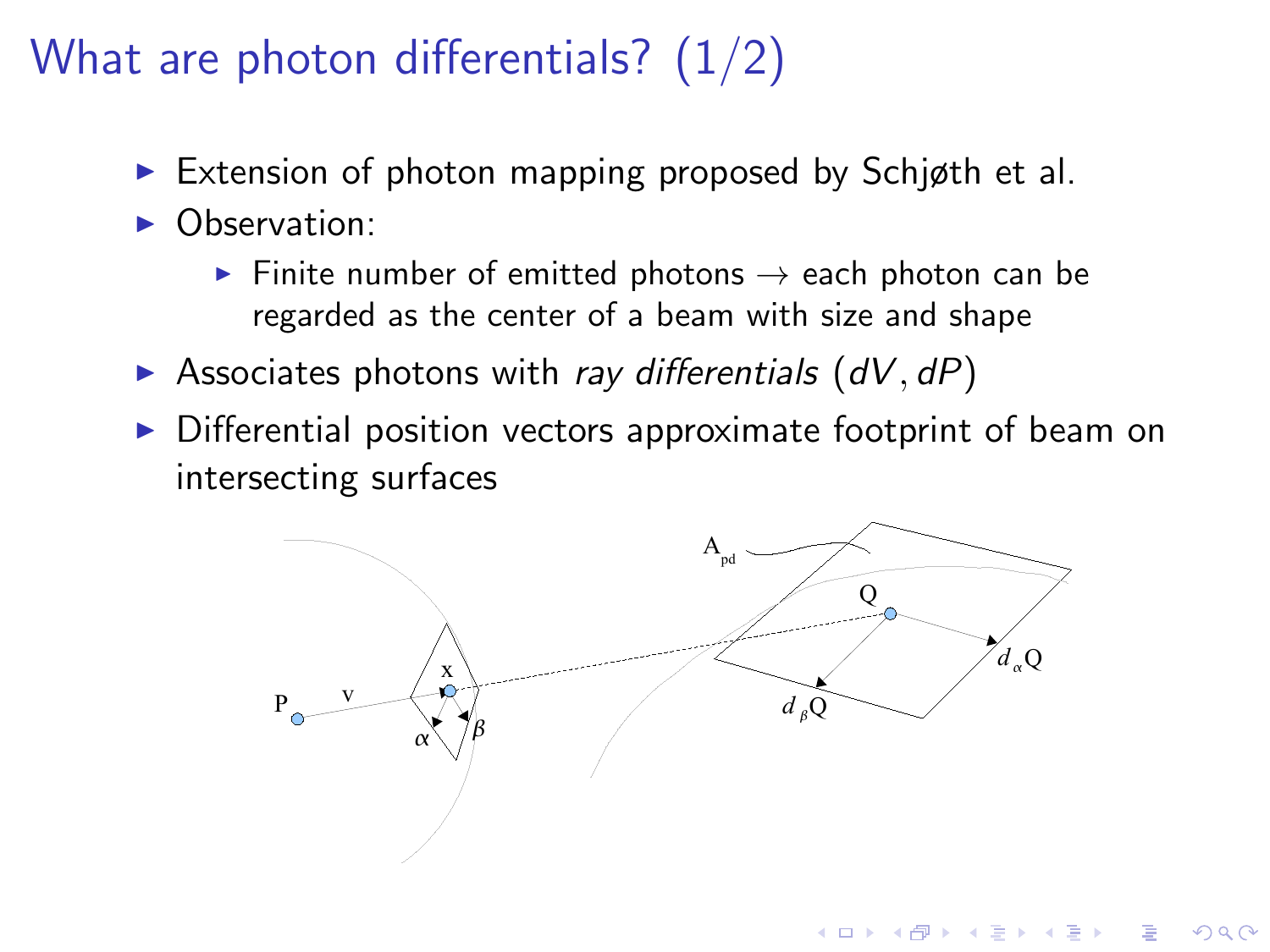### What are photon differentials? (2/2)

 $\triangleright$  Can trace ray differentials alongside original ray by evaluating the differentials of the trace operations – example for transfer:

$$
Q = P + sV
$$
  

$$
dQ = dP + (ds)V + sdV
$$

 $\triangleright$  Schigth et al. use the extra information inherent in the footprints to rewrite the radiance estimate:

$$
L_r(x,\omega) \approx \sum_{pd=1}^k f_r(x,\omega_{pd},\omega) \frac{\Phi_{pd}}{A_{pd}} K(||M_{pd}(x-x_{pd})||)
$$

- $\triangleright$  M<sub>nd</sub> takes relative sampling point  $x x_{pd}$  into filter space
- $\blacktriangleright$  Filter space resembles an ellipsoid in world space
- $\triangleright$  Better at preserving features than regular photon mapping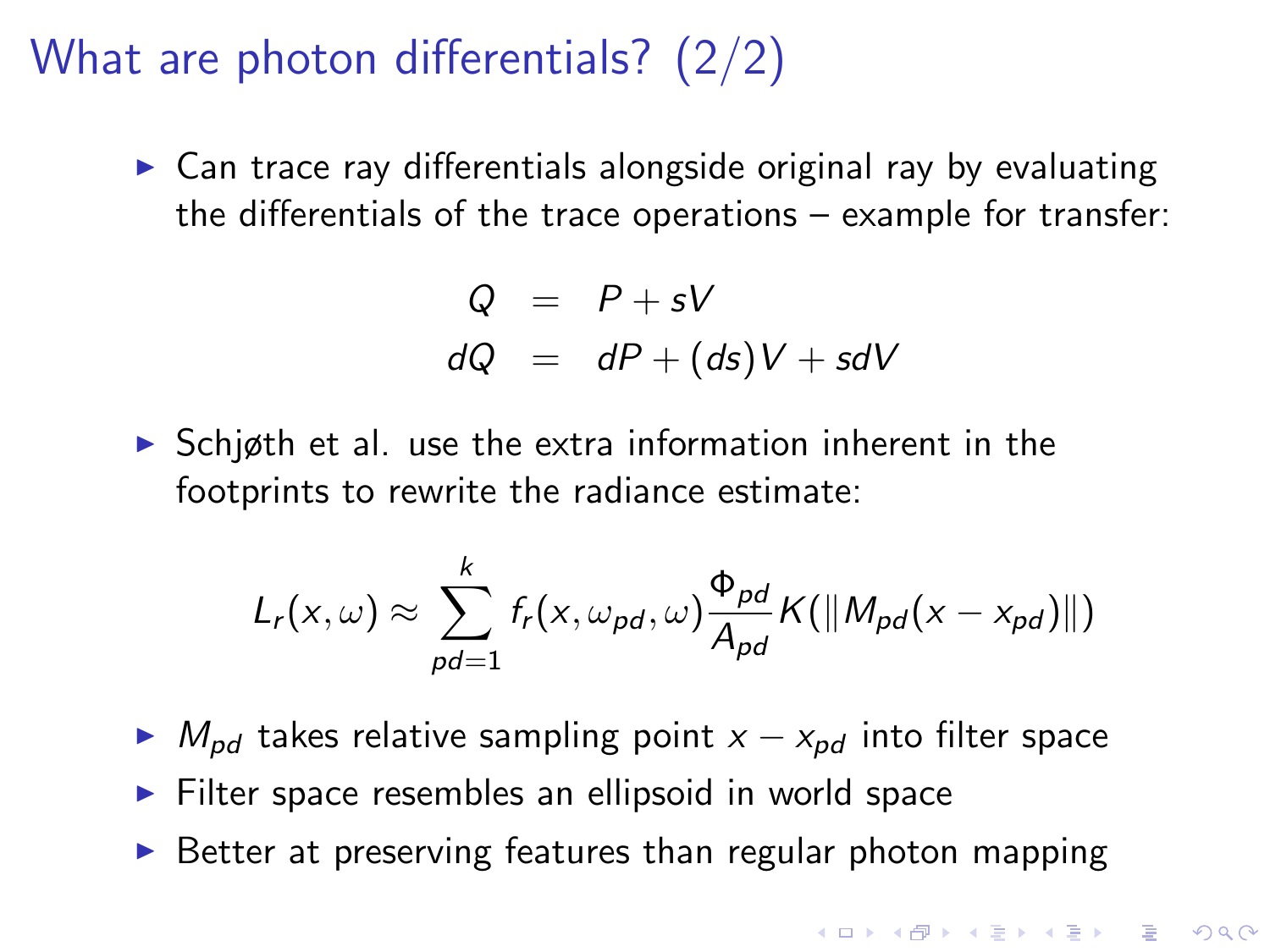### Why consider the view ray differential?



 $\triangleright$  Should be possible to increase accuracy without tracing more view rays or increasing resolution of photon map

K ロ ▶ K @ ▶ K 할 ▶ K 할 ▶ 이 할 → 9 Q @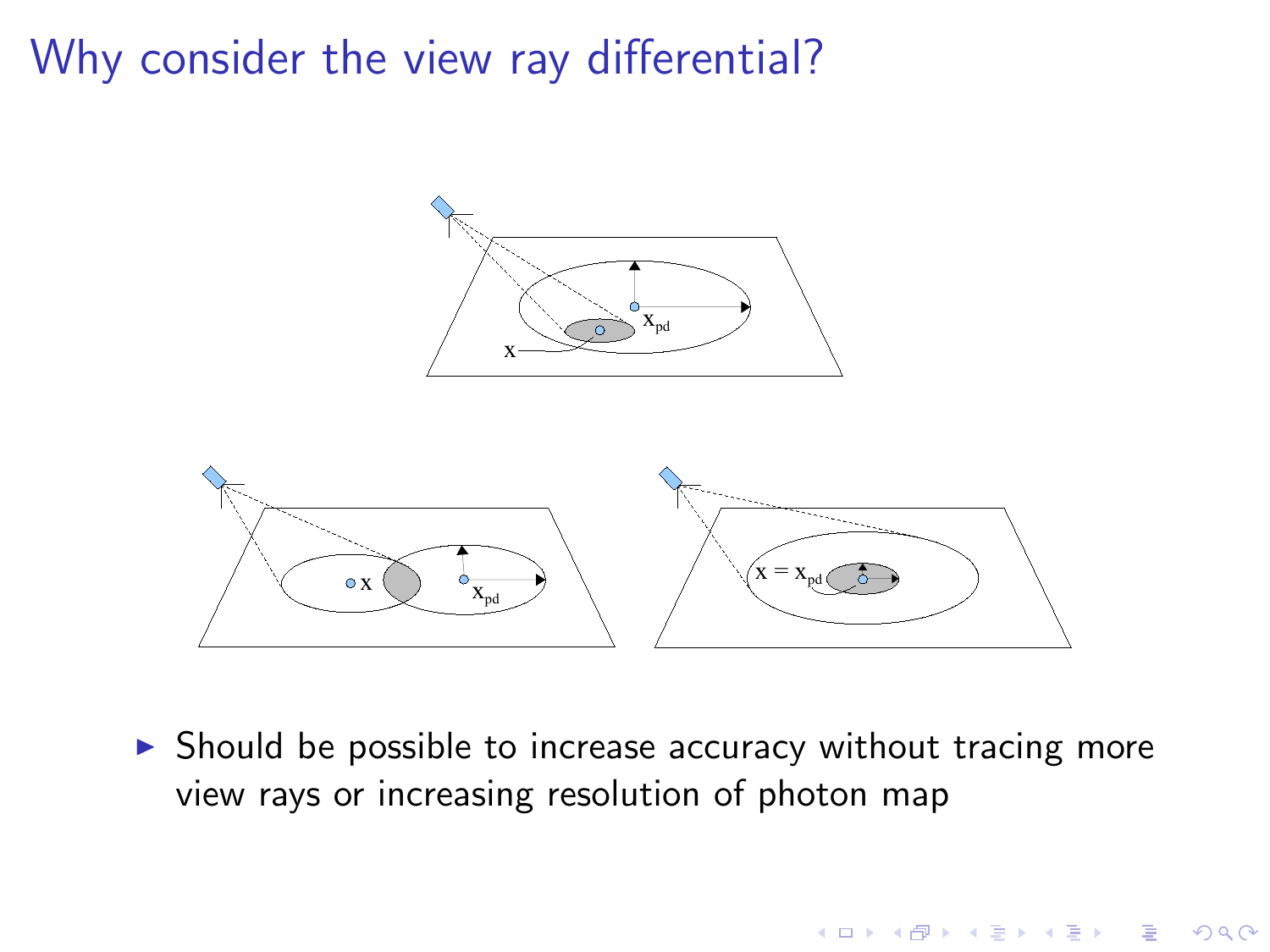# Coplanar intersection-weighted photon differentials (1/2)

 $\blacktriangleright$  Idea:

- $\triangleright$  Compute intersection explicitly
- $\triangleright$  Problem depends on how the footprints are interpreted
- $\triangleright$  Approximate by intersection of coplanar convex geometry:
	- $\triangleright$  Project footprints into common plane, rotate into 2D
	- $\triangleright$  Reconstruct as convex polygons to compute 2D intersection

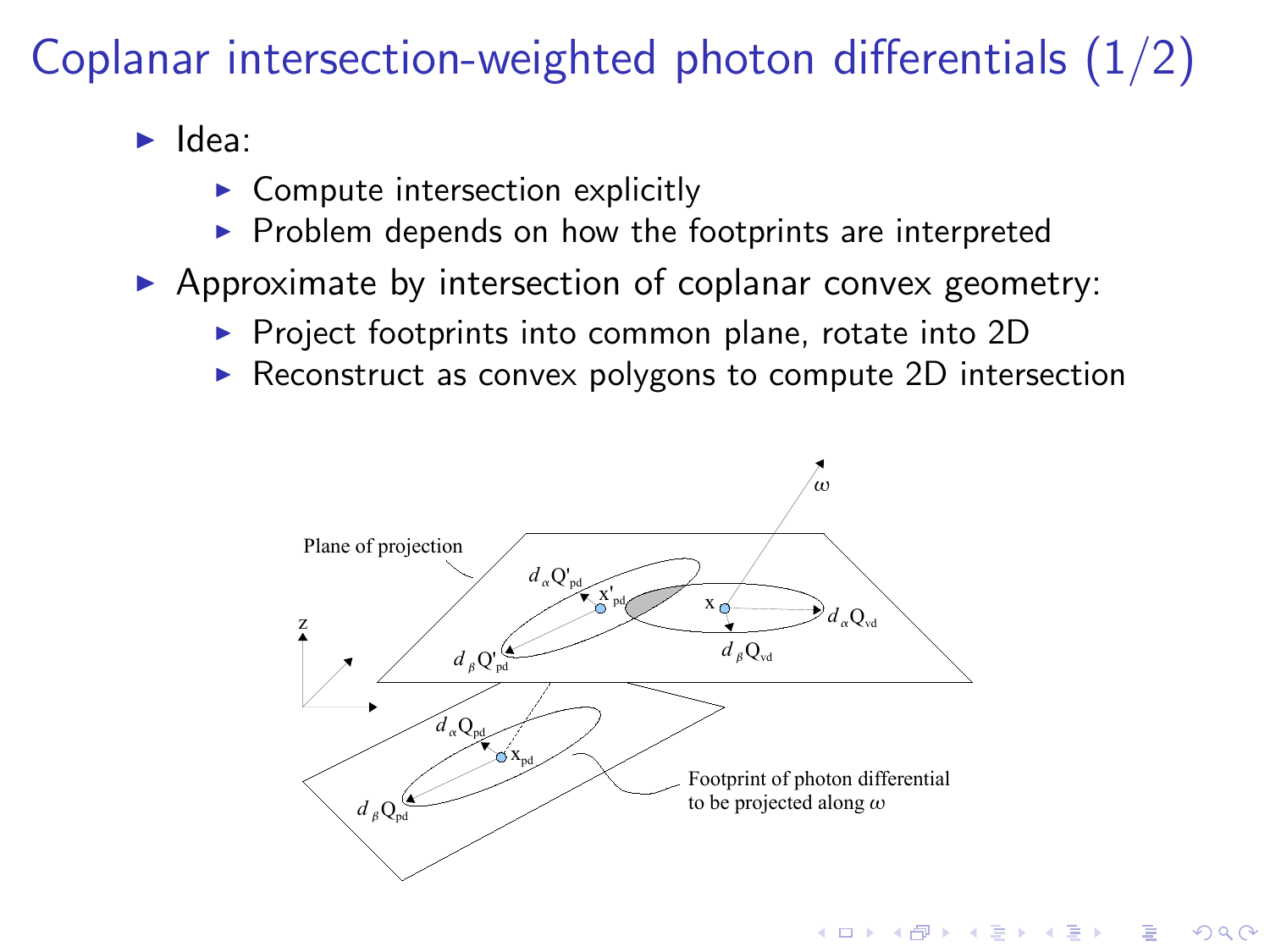# Coplanar intersection-weighted photon differentials (2/2)

- ► Intersection polygon C<sub>vd∩pd</sub> yields:
	- ►  $W_{vd \cap pd}$  coverage of intersection along current view ray
	- $\triangleright$  x<sub>vd∩pd</sub> approximate centroid of intersection (unprojected)
- $\triangleright$  These can be incorporated in the radiance estimate as follows:

$$
L_r(x,\omega) \approx \sum_{pd=1}^k f_r(x,\omega_{pd},\omega) \frac{\Phi_{pd}}{A_{pd}} K(||M_{pd}(x_{vd} \cap pd} - x_{pd})||) w_{vd} \cap pd
$$

- $\triangleright$  Potential contribution of photon differential is scaled by coverage
- ► K is evaluated in filter space transformation of  $x_{\text{vd}\cap \text{pd}}$ , not x
- $\triangleright$  Successfully incorporates the view ray differential, but performance is lacking  $\rightarrow$  prompts alternative approach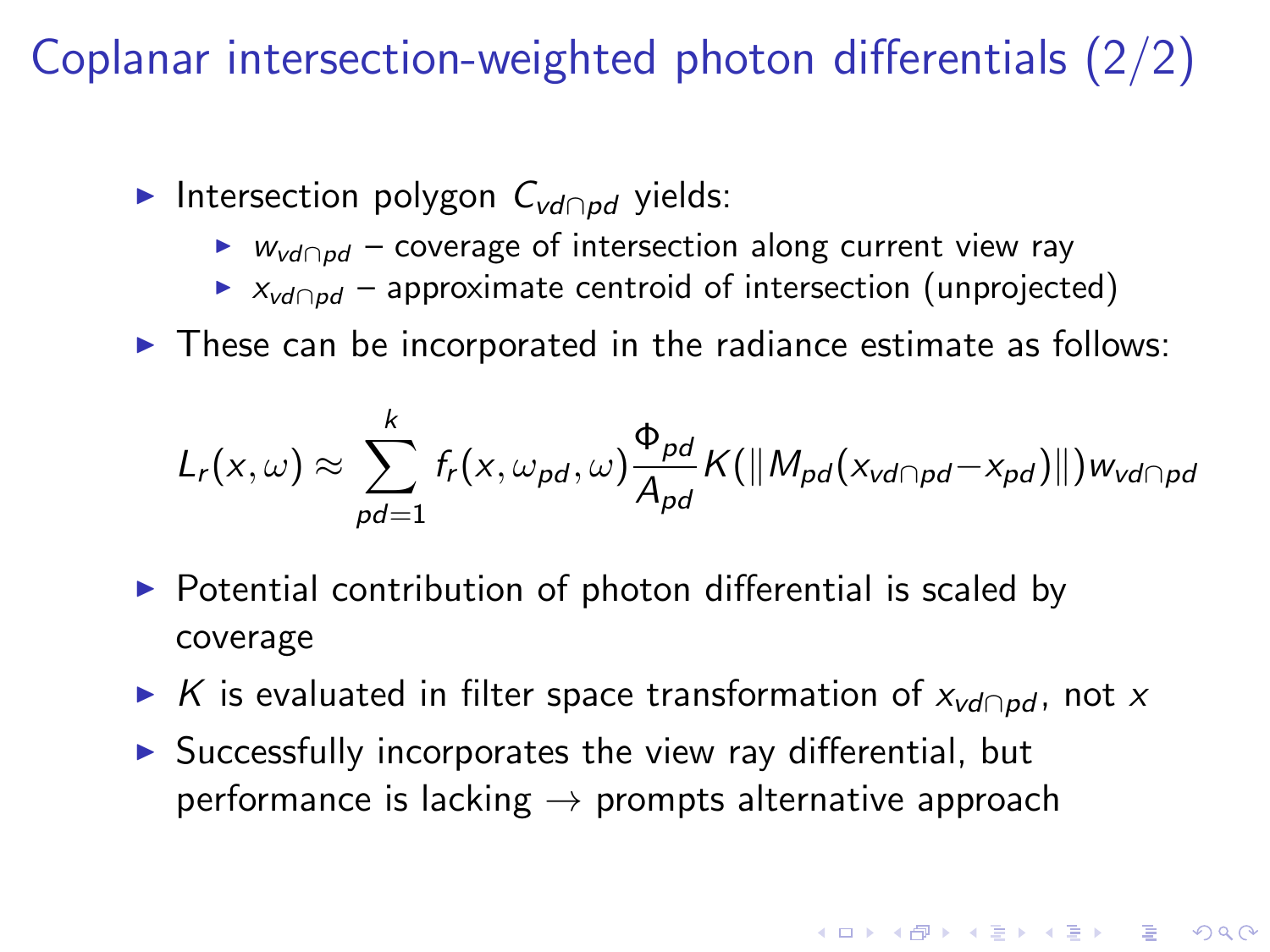### Multi-sampled photon differentials

- $\blacktriangleright$  Idea:
	- $\triangleright$  Do not compute the intersection explicitly, but sample the photon differential in multiple places, averaging the results
	- $\triangleright$  Use the view ray differential to define the sample distribution
- Execting X denote the set of  $N \times N$  sampling points, the radiance estimate can be written:

$$
L_r(x,\omega) \approx \sum_{pd=1}^k f_r(x,\omega_{pd},\omega) \frac{\Phi_{pd}}{A_{pd}} \left( \frac{1}{N^2} \sum_{i=1}^{N^2} K(||M_{pd}(X_i - x_{pd})||) \right)
$$

**KORKA SERKER ORA** 

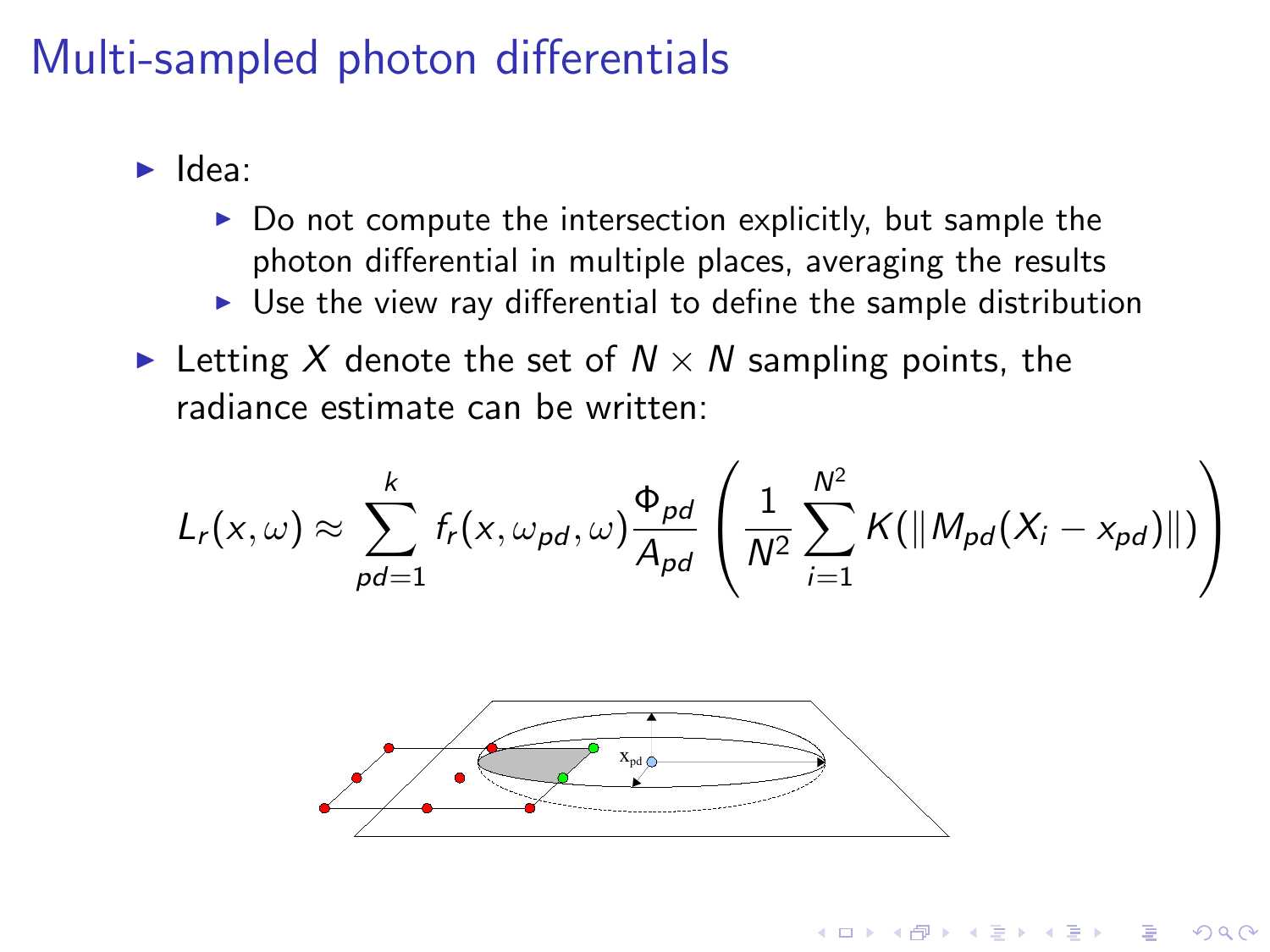# Results  $(1/3)$



 $\triangleright$  Simple test case; the clearly defined contour of the caustic should provoke undersampling artefacts

**KORKA SERKER ORA** 

 $\blacktriangleright$  120000 photon differentials, of which 20000 are caustic

$$
\blacktriangleright k=50
$$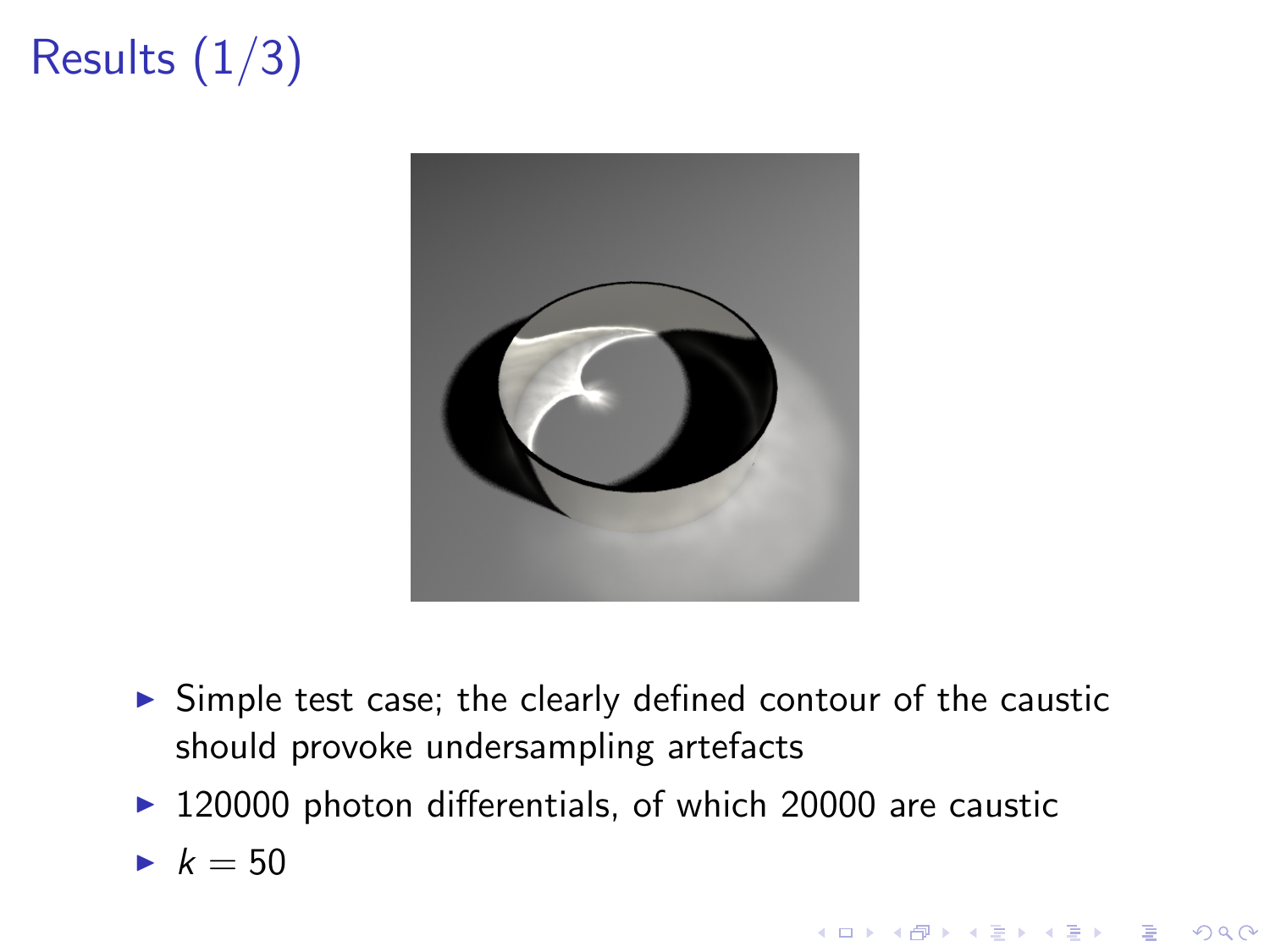# Results (2/3)



(a) Regular,  $1 \times 1$  rays/pixel (b) Regular,  $3 \times 3$  rays/pixel



(c) Coplanar intersection-w. (d) Multi-sampled,  $8 \times 8$ 





K ロ ▶ K @ ▶ K 할 ▶ K 할 ▶ ... 할 ... 900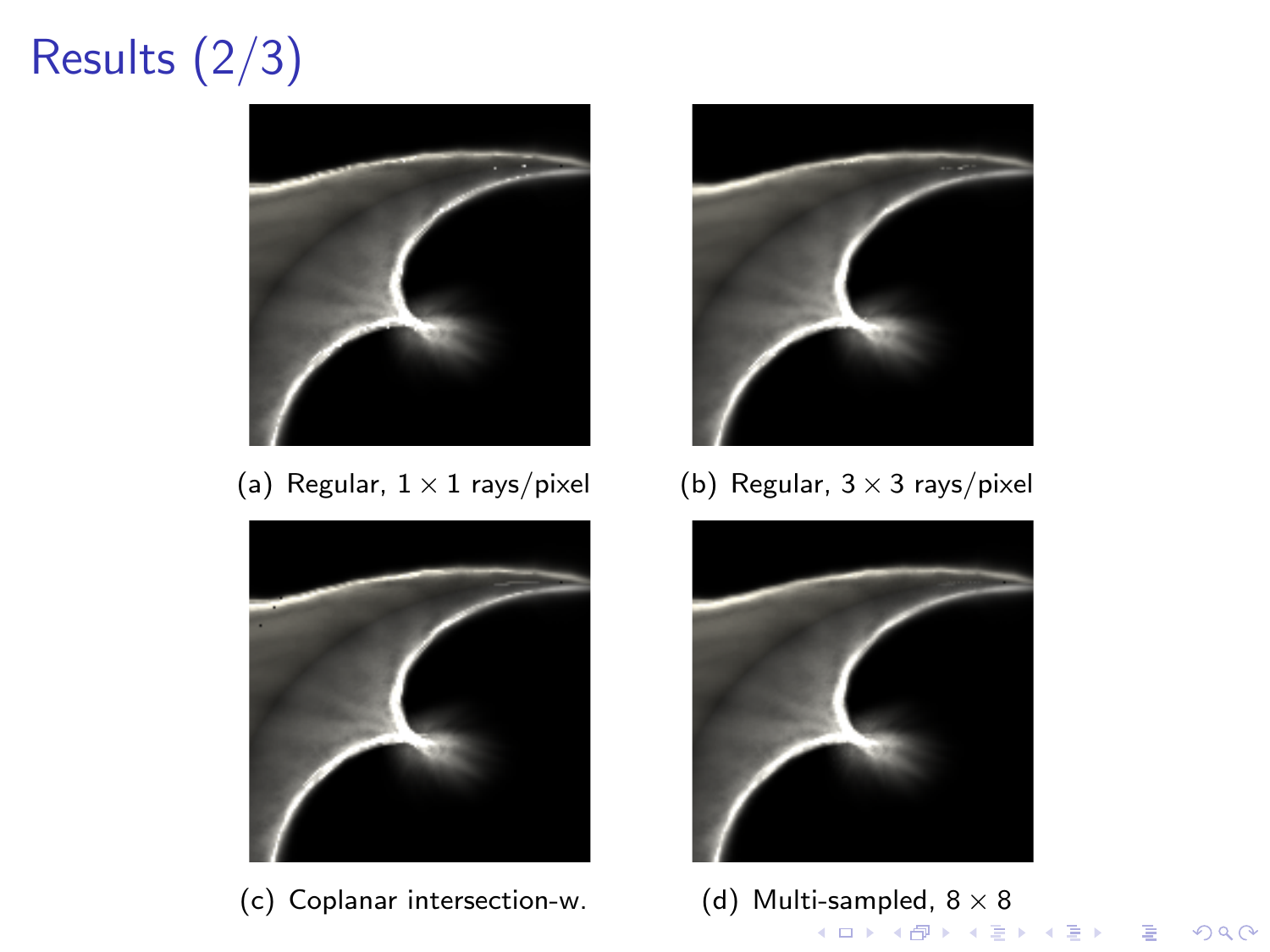# Results (3/3)

| Method                                      | Rendering time in seconds |
|---------------------------------------------|---------------------------|
| Regular, $1 \times 1$ view rays/pixel       | 20.637                    |
| Regular, $3 \times 3$ view rays/pixel       | 183.255                   |
| Coplanar intersection-weighted              | 380.045                   |
| Multi-sampled, $8 \times 8$ sampling points | 63.671                    |

- Increasing number of view rays/pixel results in linear increase in rendering time  $\rightarrow$  expected
- $\triangleright$  Coplanar intersection-weighted photon differentials does not perform well enough to be worth it over tracing more view rays per pixel
- $\triangleright$  Multi-sampled photon differentials performs well; three times faster than tracing more view rays per pixel, and the results are practically free of visible artefacts

**KORKAR KERKER E VOOR**